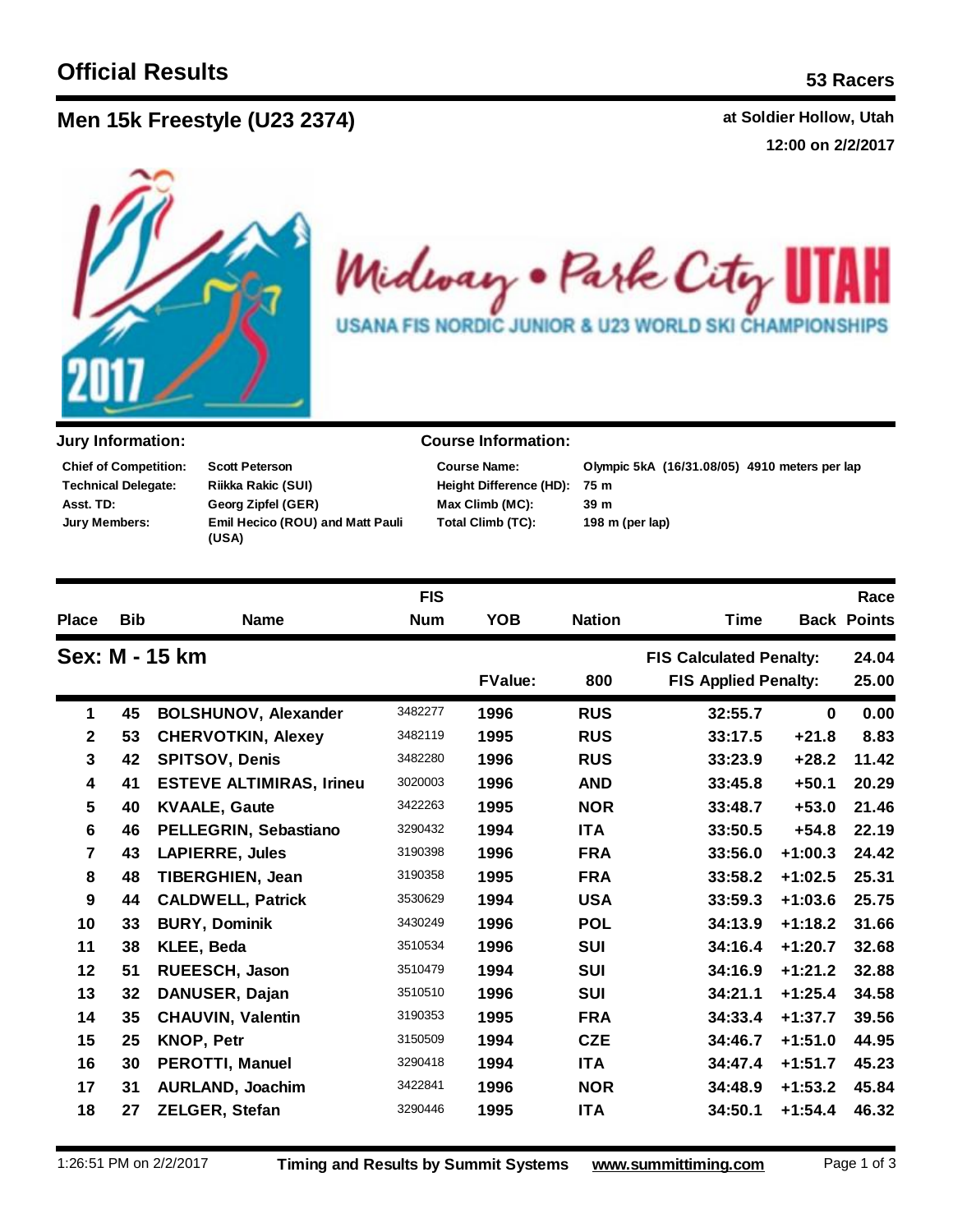|              |              |                                  | <b>FIS</b> |            |               |             |                | Race               |
|--------------|--------------|----------------------------------|------------|------------|---------------|-------------|----------------|--------------------|
| <b>Place</b> | <b>Bib</b>   | <b>Name</b>                      | <b>Num</b> | <b>YOB</b> | <b>Nation</b> | <b>Time</b> |                | <b>Back Points</b> |
| 19           | 47           | <b>EKSTROEM, Axel</b>            | 3501259    | 1995       | <b>SWE</b>    | 34:59.1     | $+2:03.4$      | 49.97              |
| 20           | 37           | <b>SANDSTROEM, Bjoern</b>        | 3501297    | 1995       | <b>SWE</b>    | 35:12.6     | $+2:16.9$      | 55.43              |
| 21           | 15           | <b>VUORELA, Markus</b>           | 3181007    | 1996       | <b>FIN</b>    | 35:17.3     | $+2:21.6$      | 57.34              |
| 22           | 36           | <b>MARTIN, Adam</b>              | 3530711    | 1994       | <b>USA</b>    | 35:18.1     | $+2:22.4$      | 57.66              |
| 23           | 21           | <b>SERRA, Daniele</b>            | 3290575    | 1996       | <b>ITA</b>    | 35:19.4     | $+2:23.7$      | 58.19              |
| 24           | 29           | HEGMAN, John                     | 3530691    | 1994       | <b>USA</b>    | 35:20.9     | $+2:25.2$      | 58.79              |
| 25           | 16           | <b>KORGE, Kaarel Kasper</b>      | 3390188    | 1996       | <b>EST</b>    | 35:22.0     | $+2:26.3$      | 59.24              |
| 26           | 49           | YAKIMUSHKIN, Ivan                | 3482105    | 1996       | <b>RUS</b>    | 35:25.5     | $+2:29.8$      | 60.66              |
| 27           | 22           | <b>VEERPALU, Andreas</b>         | 3390164    | 1994       | <b>EST</b>    | 35:27.5     | $+2:31.8$      | 61.47              |
| 28           | 6            | <b>VOEGELI, Martin</b>           | 3350006    | 1995       | <b>LIE</b>    | 35:34.5     | $+2:38.8$      | 64.30              |
| 29           | 24           | <b>HOLTH, Chrisander Skjoenb</b> | 3422106    | 1994       | <b>NOR</b>    | 35:36.6     | $+2:40.9$      | 65.15              |
| 30           | 23           | <b>STEINER, Cédric</b>           | 3510480    | 1995       | <b>SUI</b>    | 35:55.9     | $+3:00.2$      | 72.97              |
| 31           | 13           | <b>BURY, Kamil</b>               | 3430233    | 1995       | <b>POL</b>    | 36:02.2     | $+3:06.5$      | 75.52              |
| 32           | 19           | <b>BESTAK, Jonas</b>             | 3150559    | 1995       | <b>CZE</b>    | 36:10.1     | $+3:14.4$      | 78.72              |
| 33           | $\mathbf 2$  | DOLAR, Miha                      | 3560109    | 1995       | <b>SLO</b>    | 36:11.7     | $+3:16.0$      | 79.36              |
| 34           | 34           | PALMER-CHARRETTE, Eva            | 3100283    | 1994       | <b>CAN</b>    | 36:15.9     | $+3:20.2$      | 81.06              |
| 35           | 52           | <b>THORN, Viktor</b>             | 3501346    | 1996       | <b>SWE</b>    | 36:24.5     | $+3:28.8$      | 84.55              |
| 36           | $\mathbf{3}$ | <b>CHANLOUNG, Mark</b>           | 3900005    | 1995       | <b>THA</b>    | 36:44.2     | $+3:48.5$      | 92.52              |
| 37           | 11           | <b>DELINE, Callan</b>            | 3530640    | 1995       | <b>USA</b>    | 36:44.3     | $+3:48.6$      | 92.56              |
| 38           | 20           | <b>DUMAS, Alexis</b>             | 3100321    | 1995       | <b>CAN</b>    | 36:48.6     | $+3:52.9$      | 94.31              |
| 39           | 39           | <b>RUUS, Marcus</b>              | 3501176    | 1994       | <b>SWE</b>    | 36:52.5     | $+3:56.8$      | 95.89              |
| 40           | 28           | SIMENC, Miha                     | 3560101    | 1995       | <b>SLO</b>    | 37:00.2     | $+4:04.5$      | 99.00              |
| 41           | 26           | LEPISTO, Lauri                   | 3180984    | 1996       | <b>FIN</b>    | 37:06.0     | +4:10.3 101.35 |                    |
| 42           | 8            | <b>PRIPICI, Florin Daniel</b>    | 3460029    | 1995       | <b>ROU</b>    | 37:07.1     | +4:11.4 101.80 |                    |
| 43           | 12           | <b>LAMOUREUX, Julien</b>         | 3100301    | 1994       | <b>CAN</b>    | 37:12.4     | +4:16.7 103.94 |                    |
| 44           | 7            | <b>SEGEC, Andrej</b>             | 3700073    | 1994       | <b>SVK</b>    | 37:34.6     | +4:38.9 112.93 |                    |
| 45           | 14           | <b>IKONEN, Joel</b>              | 3181001    | 1994       | <b>FIN</b>    | 37:44.7     | +4:49.0 117.02 |                    |
| 46           | 9            | <b>TERENTJEV, Stepan</b>         | 3780036    | 1996       | <b>LTU</b>    | 37:50.3     | +4:54.6 119.29 |                    |
| 47           | 17           | <b>CIOANCA, Alin Florin</b>      | 3460030    | 1995       | <b>ROU</b>    | 38:18.8     | +5:23.1 130.83 |                    |
| 48           | 1            | <b>CLUGNET, James</b>            | 3220033    | 1996       | <b>GBR</b>    | 38:41.3     | +5:45.6 139.94 |                    |
| 49           | 18           | <b>HILL, Scott James</b>         | 3100296    | 1994       | <b>CAN</b>    | 39:10.9     | +6:15.2 151.93 |                    |
| 50           | 5            | HAKALA, Karri                    | 3181015    | 1996       | <b>FIN</b>    | 39:56.9     | +7:01.2 170.55 |                    |
|              | 10           | LAMPIC, Janez                    | 3560121    | 1996       | <b>SLO</b>    | <b>DNF</b>  |                |                    |
|              | 4            | <b>BIEDERMANN, Michael</b>       | 3350008    | 1996       | <b>LIE</b>    | <b>DNS</b>  |                |                    |
|              | 50           | HOEL, Johan                      | 3422029    | 1994       | <b>NOR</b>    | <b>DNS</b>  |                |                    |